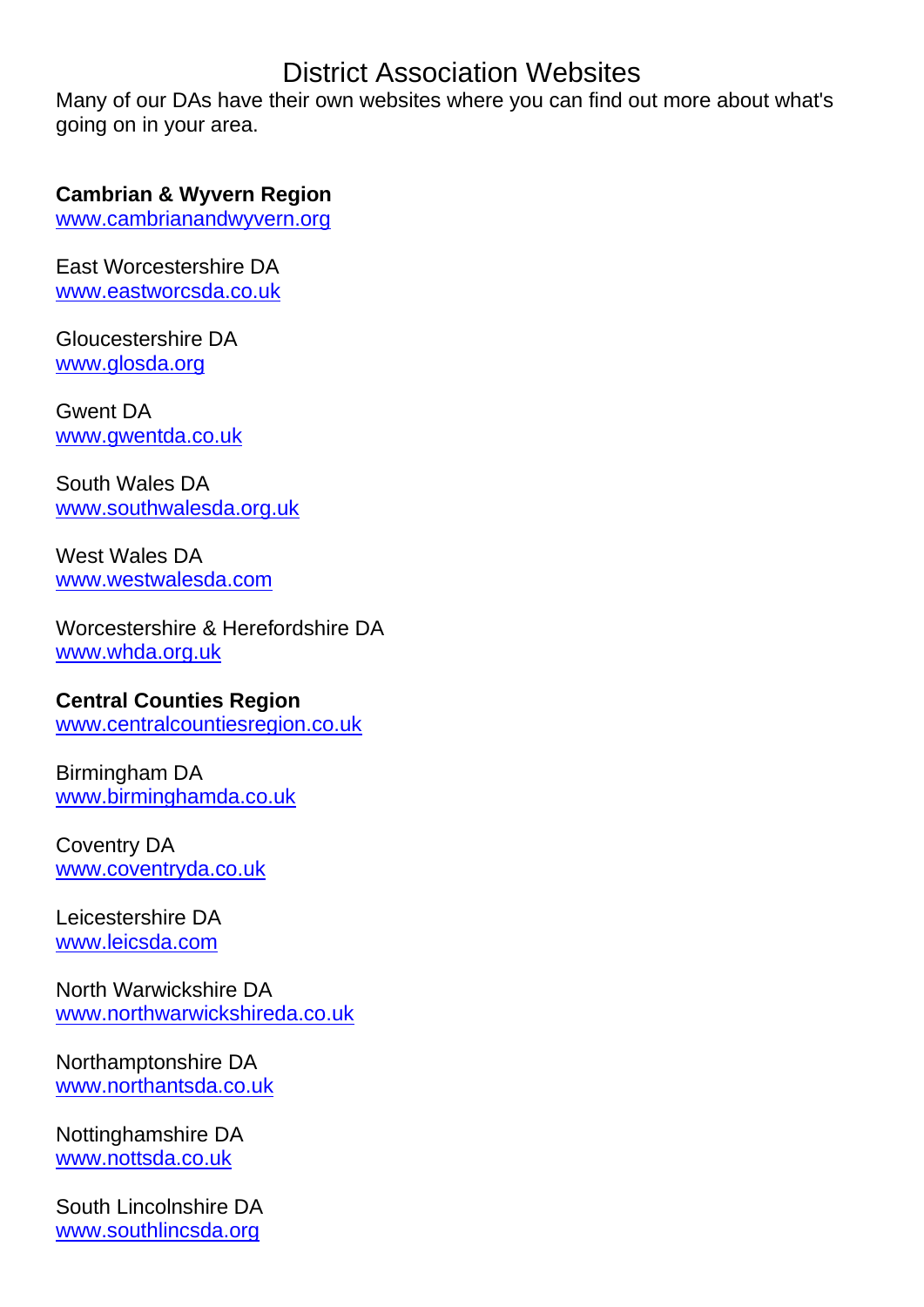Trent Valley DA [www.tvda.co.uk](http://www.tvda.co.uk/)

West Midlands DA [www.westmidsda.org](http://www.westmidsda.org/)

## **Chiltern Region**

[www.chilternregion.co.uk](http://www.chilternregion.co.uk/)

Bedfordshire DA [www.bedsda.co.uk](http://www.bedsda.co.uk/)

Bucks, Herts & Middx DA [www.bhmda.org](http://www.bhmda.org/)

Hertfordshire and North London DA [www.hertsandnorthlondonda.co.uk](http://www.hertsandnorthlondonda.co.uk/)

Oxfordshire DA [www.oxfordshireda.co.uk](http://www.oxfordshireda.co.uk/)

Aylesbury Vale DA [www.avda.co.uk](http://www.avda.co.uk/)

## **Eastern Region**

[www.easternregion.co.uk](http://www.easternregion.co.uk/)

East Essex DA [www.eeda.co.uk](http://www.eeda.co.uk/)

Fenland DA [www.fenlandda.co.uk](http://www.fenlandda.co.uk/)

Norfolk & Suffolk DA [www.norfolkandsuffolkda.co.uk](http://www.norfolkandsuffolkda.co.uk/)

South Suffolk DA [www.southsuffolkda.org.uk](http://www.southsuffolkda.org.uk/)

West Essex DA [www.westessexda.co.uk](http://www.westessexda.co.uk/)

### **North Central Region**

[www.northcentralregion.co.uk](http://www.northcentralregion.co.uk/)

Chesterfield DA [www.chesterfieldda.co.uk](http://www.chesterfieldda.co.uk/)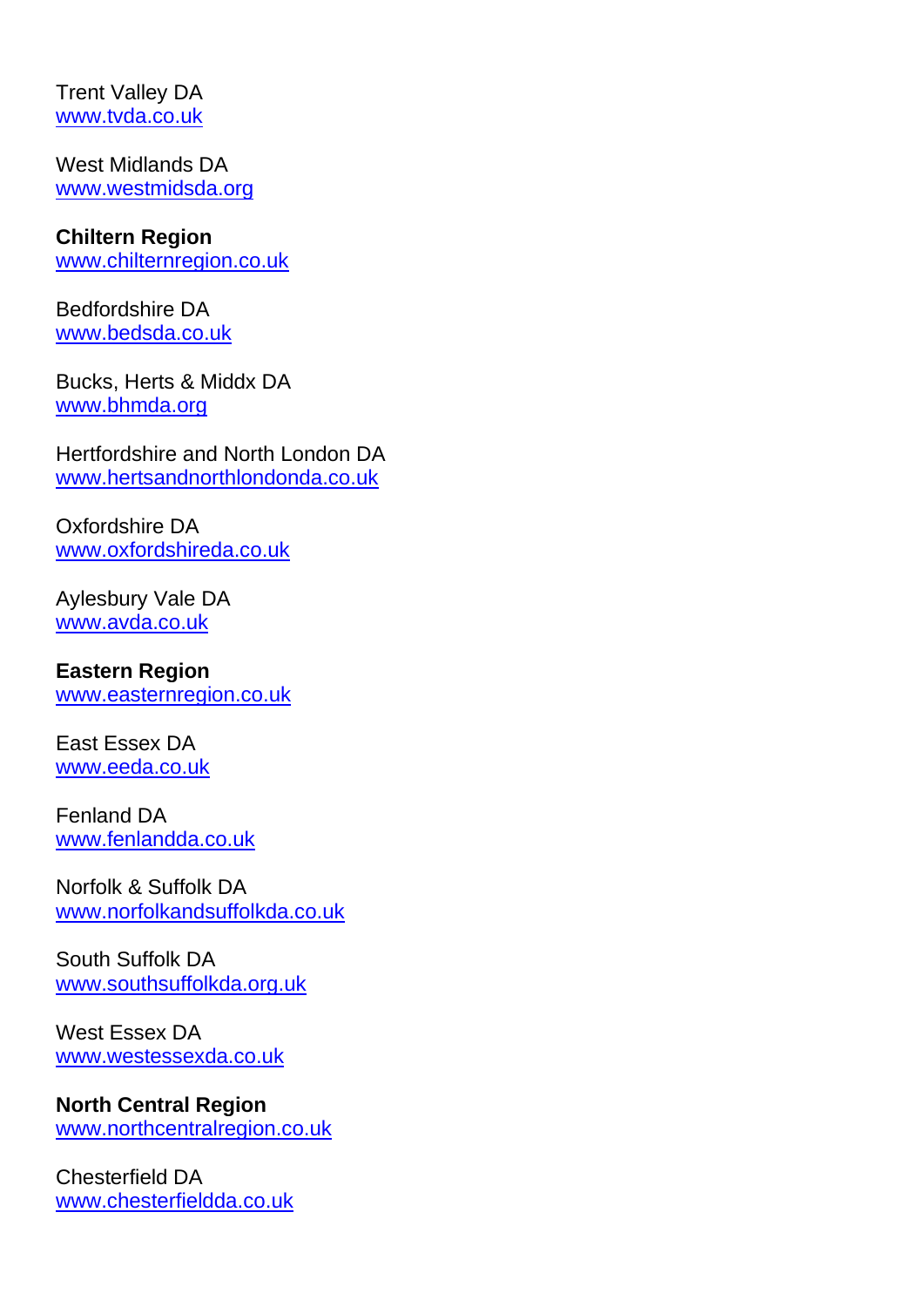Derbyshire DA [www.derbyshireda.com](http://www.derbyshireda.com/)

North Staffordshire DA [www.northstaffsda.com](http://www.northstaffsda.com/)

North Wales DA [www.northwalesda.uk](http://www.northwalesda.uk/)

Shropshire DA [www.shropshireda.co.uk](http://www.shropshireda.co.uk/)

Staffordshire DA [www.staffordshireda.co.uk](http://www.staffordshireda.co.uk/)

#### **North East Region**

[www.neregion.org.uk](http://www.neregion.org.uk/)

Durham DA [www.durhamda.co.uk](http://www.durhamda.co.uk/)

Northumbrian DA [www.northumbrianda.co.uk](http://www.northumbrianda.co.uk/)

Teesside DA [www.teessideda.co.uk](http://www.teessideda.co.uk/)

### **North West Region**

[www.northwestregion.co.uk](http://www.northwestregion.co.uk/)

Central Lancs DA [www.clda.co.uk](http://www.clda.co.uk/)

Lancashire & Cheshire DA [www.lancsandchesda.co.uk](http://www.lancsandchesda.co.uk/)

Lakeland DA [www.lakelandda.co.uk](http://www.lakelandda.co.uk/)

Liverpool & South West Lancs DA [www.lswlda.co.uk](http://www.lswlda.co.uk/)

North East Lancashire DA [www.nelda.co.uk](http://www.nelda.co.uk/)

North East Cheshire DA [www.necda.co.uk](http://www.necda.co.uk/)

Roch Valley DA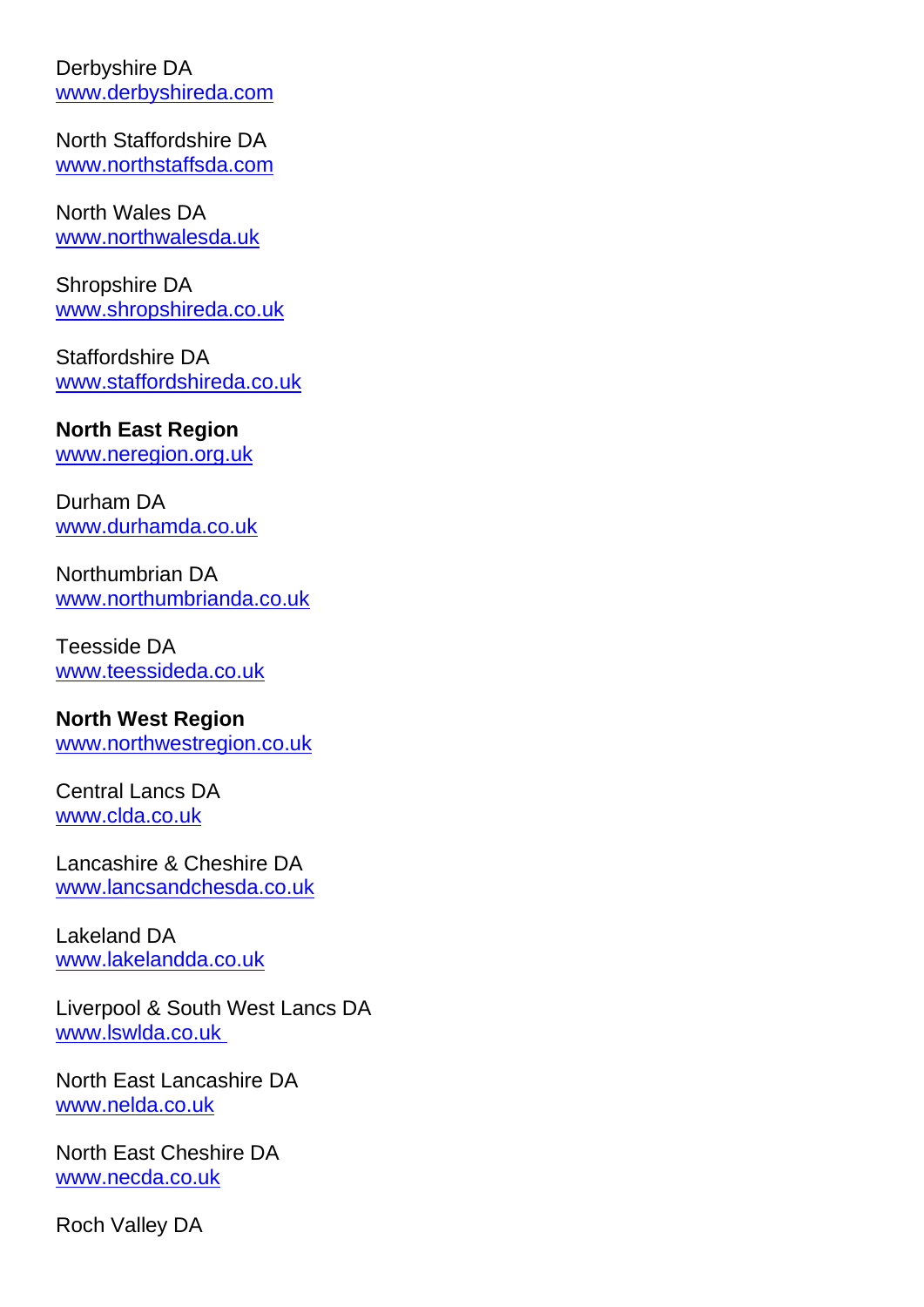#### [www.rvda.info](http://www.rvda.info/)

South Lancs DA [www.slda.org.uk](http://www.slda.org.uk/)

**Scottish Region** [www.scottishregion.co.uk](http://www.scottishregion.co.uk/)

Edinburgh & East Scotland DA [www.edinesda.co.uk](http://www.edinesda.co.uk/)

Fife DA [www.fifeda.co.uk](http://www.fifeda.co.uk/)

Glasgow & West Scotland DA [www.gwsda.co.uk](http://www.gwsda.co.uk/)

Grampian & North Scotland DA [www.grampianda.com](http://www.grampianda.com/)

Perth & Angus DA [www.perthandangusda.co.uk](http://www.perthandangusda.co.uk/)

Renfrew and South West Scotland DA [www.rswsda.co.uk](http://www.rswsda.co.uk/)

#### **South Eastern Region**

[www.southeasternregion.co.uk](http://www.southeasternregion.co.uk/)

East Kent DA [www.eastkentda.com](http://www.eastkentda.com/)

East Sussex DA [www.eastsussexda.co.uk](http://www.eastsussexda.co.uk/)

Surrey DA [www.surreyda.co.uk](http://www.surreyda.co.uk/)

**South West Region** [www.southwestregion.co.uk](http://www.southwestregion.co.uk/)

Avon (Bristol) DA [www.avonda.co.uk](http://www.avonda.co.uk/)

Cornwall DA [www.cornwallda.co.uk](http://www.cornwallda.co.uk/)

Devon DA [www.devonda.co.uk](http://www.devonda.co.uk/)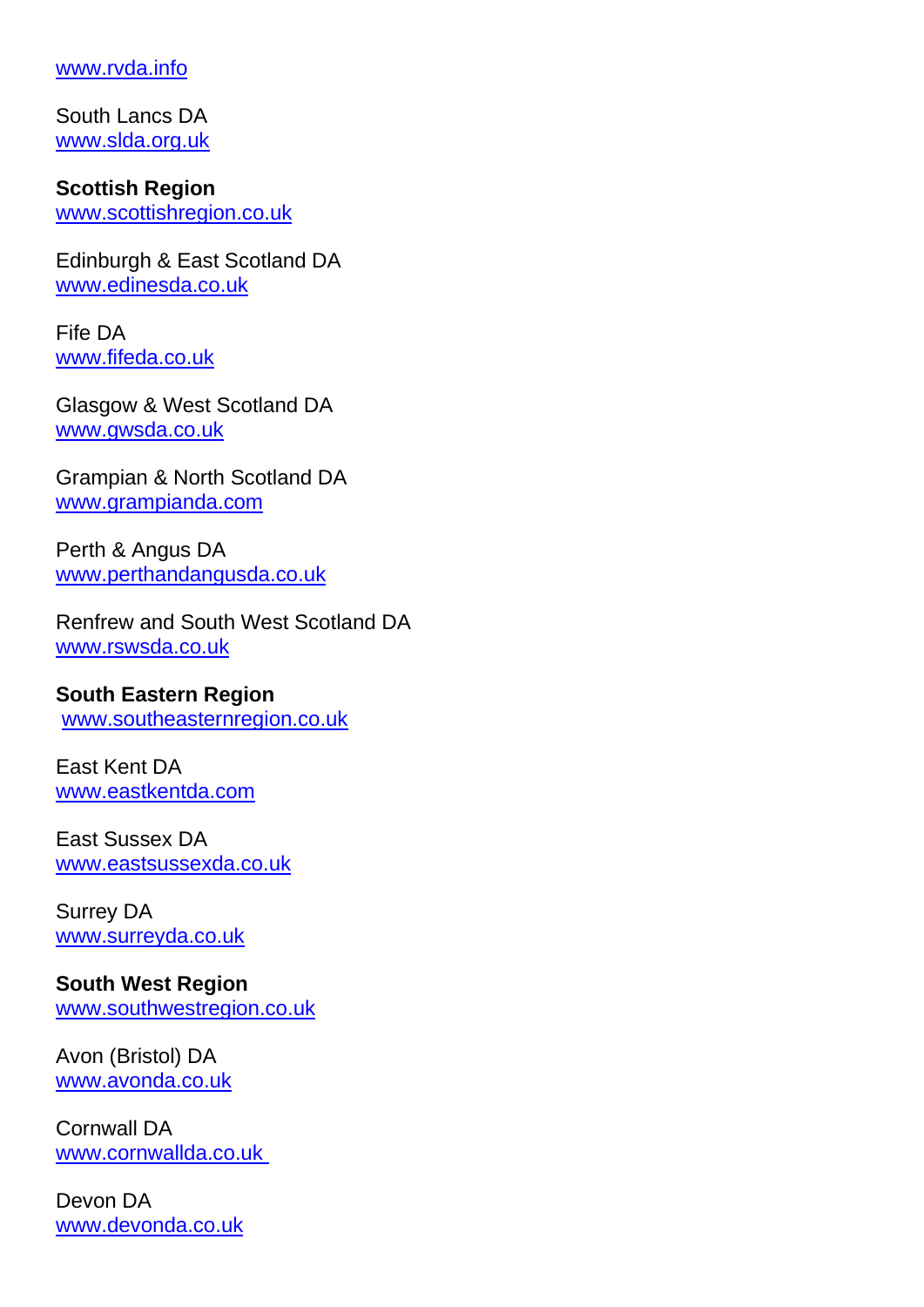Dorset DA [www.dorsetda.com](http://www.dorsetda.com/)

Somerset DA [www.somersetda.co.uk](http://www.somersetda.co.uk/)

Tamar DA [www.tamarda.co.uk](http://www.tamarda.co.uk/)

Wiltshire DA [www.wiltsda.com](http://www.wiltsda.com/)

New Forest DA [www.newforestda.com](http://www.newforestda.com/)

## **Southern Region**

[www.southernregionccc.co.uk](http://www.southernregionccc.co.uk/)

Hampshire DA [www.hampshiredaccc.co.uk](http://www.hampshiredaccc.co.uk/)

Isle of Wight DA [www.isleofwightdaccc.co.uk](http://www.isleofwightdaccc.co.uk/)

Royal County of Berkshire DA [www.rcbdaccc.co.uk](http://www.rcbdaccc.co.uk/)

Solent DA [www.solentda.org.uk](http://www.solentda.org.uk/)

Loddon DA [www.loddonda.co.uk](http://www.loddonda.co.uk/)

Waterside DA [www.watersidedaccc.co.uk](http://www.watersidedaccc.co.uk/)

West Sussex DA [www.westsussexda.co.uk](http://www.westsussexda.co.uk/)

# **Yorkshire Region**

[www.yorkshireregion.co.uk](http://www.yorkshireregion.co.uk/)

Central Yorkshire DA [www.centralyorkshireda.co.uk](http://www.centralyorkshireda.co.uk/)

East Yorkshire DA [www.eastyorkshireda.co.uk](http://www.eastyorkshireda.co.uk/)